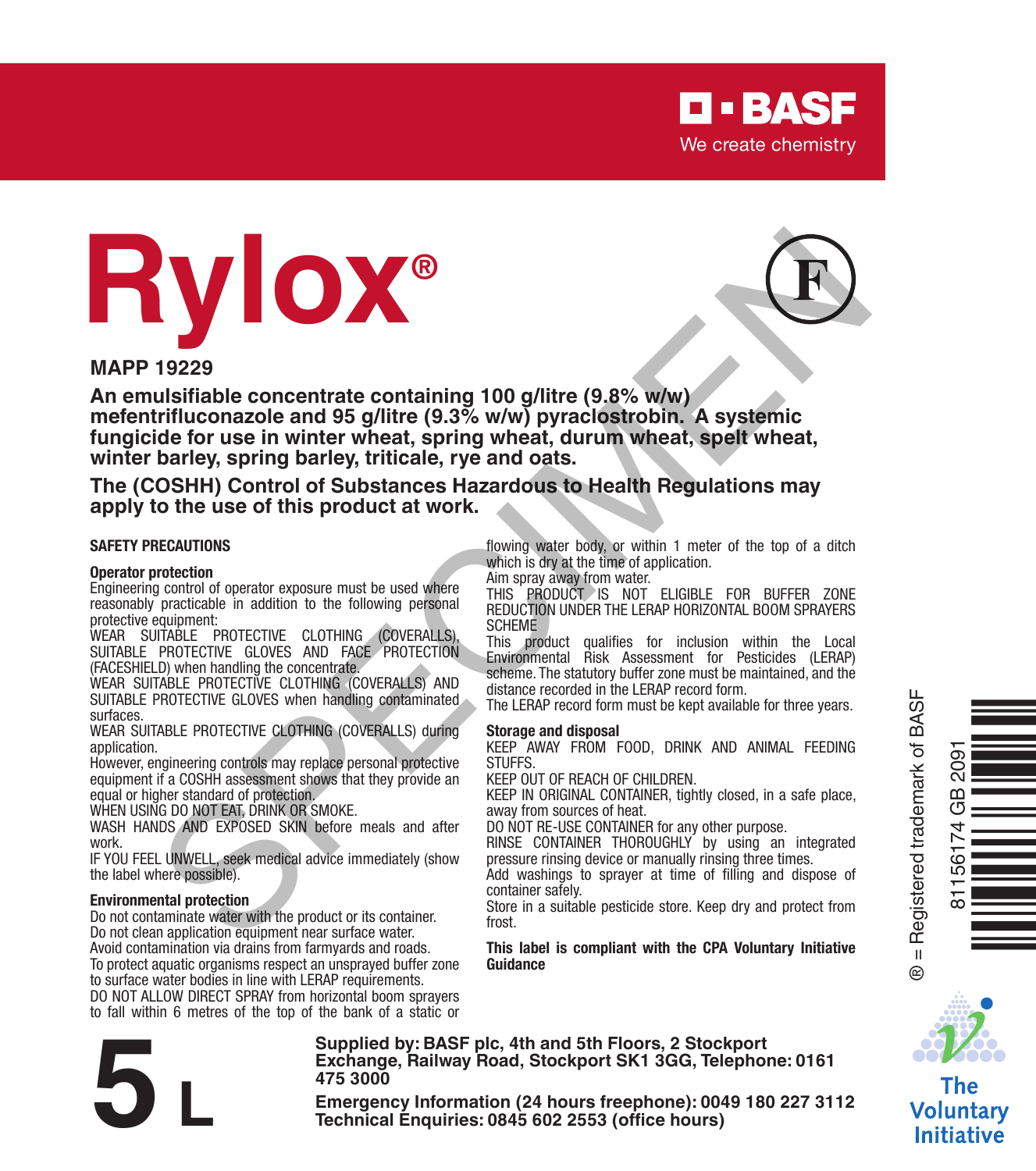# **Rylox®**

**An emulsifiable concentrate containing 100 g/litre (9.8% w/w) mefentrifluconazole and 95 g/litre (9.3% w/w) pyraclostrobin.**

**Danger**

**Harmful if swallowed. Causes skin irritation. May cause an allergic skin reaction. Causes serious eye damage. Harmful if inhaled. May cause respiratory irritation. Very toxic to aquatic life with long lasting effects.**

| Causes skin irritation.<br>May cause an allergic skin reaction.<br>Causes serious eye damage.<br>Harmful if inhaled.<br>May cause respiratory irritation.<br>Very toxic to aquatic life with long<br>lasting effects.                                                                                                                                                                                                                                                                                                                                                    |                            |                                   |                                                                       |                               |  |  |  |  |  |  |  |  |
|--------------------------------------------------------------------------------------------------------------------------------------------------------------------------------------------------------------------------------------------------------------------------------------------------------------------------------------------------------------------------------------------------------------------------------------------------------------------------------------------------------------------------------------------------------------------------|----------------------------|-----------------------------------|-----------------------------------------------------------------------|-------------------------------|--|--|--|--|--|--|--|--|
| Use only outdoors or in a well-ventilated area.<br>Wear protective gloves and eye/face protection.<br>IF IN EYES: Rinse cautiously with water for several<br>minutes. Remove contact lenses, if present and easy<br>to do. Continue rinsing.<br>Immediately call a POISON CENTRE or doctor/physician.<br>Store in a well-ventilated place. Keep container tightly closed.<br>Dispose of contents/container to a licensed hazardous-waste<br>disposal contractor or collection site except for empty clean<br>containers which can be disposed of as non-hazardous waste. |                            |                                   |                                                                       |                               |  |  |  |  |  |  |  |  |
| Contains a solution of a methacrylate-based polymer. May produce an<br>allergic reaction.                                                                                                                                                                                                                                                                                                                                                                                                                                                                                |                            |                                   |                                                                       |                               |  |  |  |  |  |  |  |  |
| To avoid risks to human health and the environment, comply with the instructions<br>for use.                                                                                                                                                                                                                                                                                                                                                                                                                                                                             |                            |                                   |                                                                       |                               |  |  |  |  |  |  |  |  |
| <b>IMPORTANT INFORMATION</b>                                                                                                                                                                                                                                                                                                                                                                                                                                                                                                                                             |                            |                                   |                                                                       |                               |  |  |  |  |  |  |  |  |
| FOR USE ONLY AS A PROFESSIONAL FUNGICIDE, as directed below:                                                                                                                                                                                                                                                                                                                                                                                                                                                                                                             |                            |                                   |                                                                       |                               |  |  |  |  |  |  |  |  |
| Crops                                                                                                                                                                                                                                                                                                                                                                                                                                                                                                                                                                    | Maximum<br>individual dose | Maximum number<br>of applications | Latest time of<br>application                                         | <b>Aquatic buffer</b><br>zone |  |  |  |  |  |  |  |  |
| Winter wheat, spring<br>wheat, durum wheat.<br>spelt wheat, winter<br>barley, spring barley,<br>triticale, rye and oats                                                                                                                                                                                                                                                                                                                                                                                                                                                  | 1.5 litres product/ha      | 2 per crop                        | Up to and including<br>flowering anthesis just<br>complete<br>(GS 69) | 6 m                           |  |  |  |  |  |  |  |  |

**READ THE LABEL BEFORE USE. USING THIS PRODUCT IN A MANNER THAT IS INCONSISTENT WITH THE LABEL MAY BE AN OFFENCE. FOLLOW THE CODE OF PRACTICE FOR USING PLANT PROTECTION PRODUCTS.**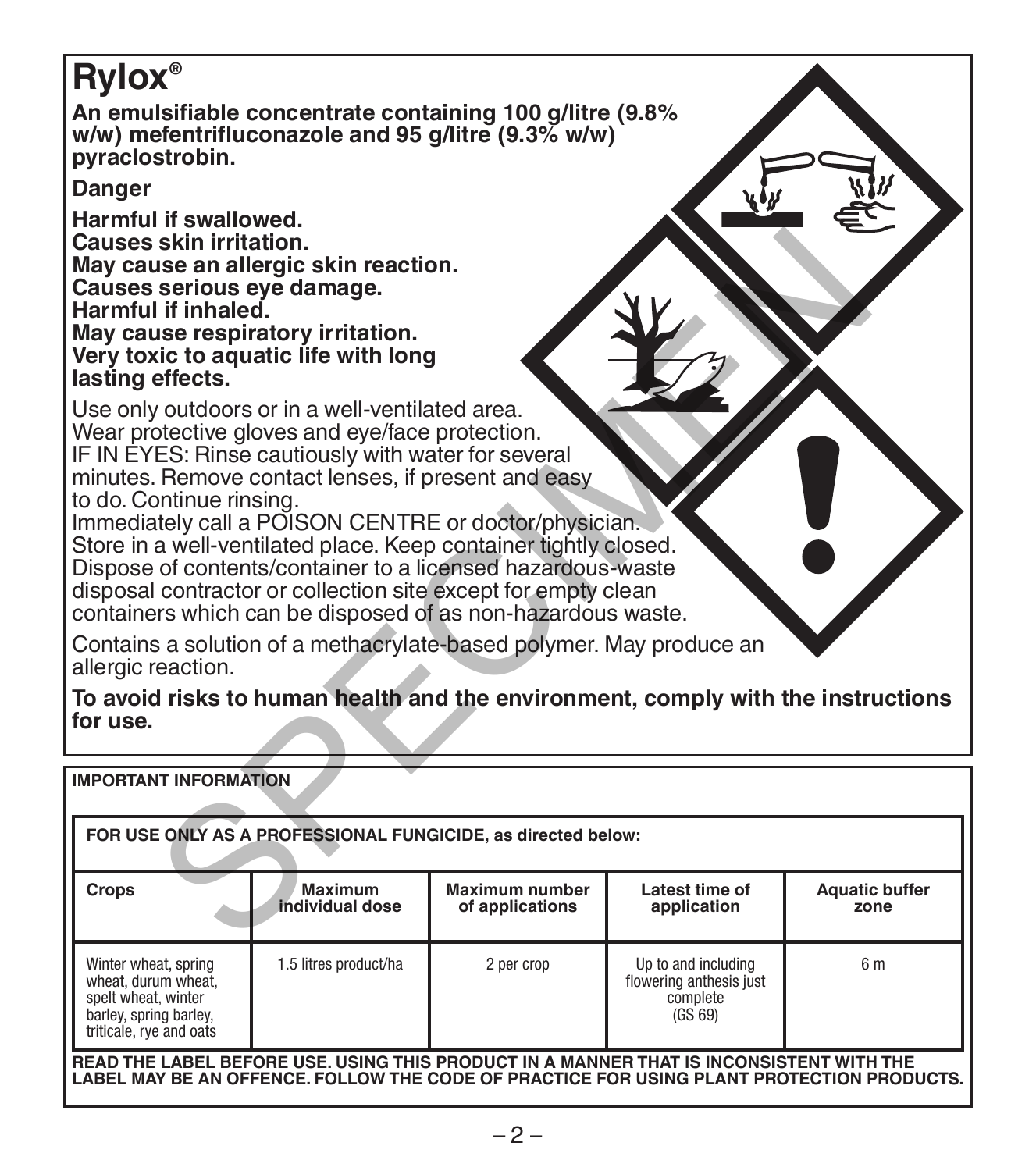# **DIRECTIONS FOR USE**

IMPORTANT: This information is approved as part of the Product Label. All instructions within this section must be read carefully in order to obtain safe and successful use of this product.

RYLOX is a systemic fungicide with protectant and curative properties for disease control in winter wheat, spring wheat, durum wheat, spelt wheat, winter barley, spring barley, triticale, rye and oats.

#### **Restrictions/Warnings**

#### **Disease control**

| barley, triticale, rye and oats.                                                                                                                                                                                                    |                 |                 |                |                |                  |                  |           |           |      |  |  |  |
|-------------------------------------------------------------------------------------------------------------------------------------------------------------------------------------------------------------------------------------|-----------------|-----------------|----------------|----------------|------------------|------------------|-----------|-----------|------|--|--|--|
| <b>Restrictions/Warnings</b>                                                                                                                                                                                                        |                 |                 |                |                |                  |                  |           |           |      |  |  |  |
| When applied to barley intended for malting, refer to the latest timing restrictions for<br>pyraclostrobin and mefentrifluconazole given by the British Beer and Pub Association.                                                   |                 |                 |                |                |                  |                  |           |           |      |  |  |  |
| No more than two applications of any Qol fungicide may made to crops of wheat, barley,<br>oats, rye or triticale.                                                                                                                   |                 |                 |                |                |                  |                  |           |           |      |  |  |  |
| After spraying, wash out sprayer thoroughly according to manufacturer's guideline and<br>dispose of washings and clean containers according to DEFRA Code of Practice and<br>local authority guidelines.                            |                 |                 |                |                |                  |                  |           |           |      |  |  |  |
| <b>Disease control</b>                                                                                                                                                                                                              |                 |                 |                |                |                  |                  |           |           |      |  |  |  |
| RYLOX is a systemic fungicide with protectant and curative properties for disease<br>control in winter wheat, spring wheat, durum wheat, spelt wheat, winter barley, spring<br>barley, triticale, rye and oats as summarised below: | Winter<br>Wheat | Spring<br>Wheat | Durum<br>Wheat | Spelt<br>Wheat | Winter<br>Barlev | Spring<br>Barley | Rye       | Triticale | 0ats |  |  |  |
| Zymoseptoria<br>tritici                                                                                                                                                                                                             | $\mathbf C$     | Ō.              | $\overline{C}$ | C.             |                  |                  | C.        | C         |      |  |  |  |
| <b>Yellow rust</b>                                                                                                                                                                                                                  | C               | C               | C.             | C              | C                | C                | C         | C         |      |  |  |  |
| <b>Brown rust</b>                                                                                                                                                                                                                   | ō               | C               | C              | C              | C                | C                | C         | C         |      |  |  |  |
| Tan spot                                                                                                                                                                                                                            | $\mathbf{R}$    | R               | R              | R              |                  |                  | C         |           |      |  |  |  |
| Powdery mildew                                                                                                                                                                                                                      | МC              | <b>MC</b>       | <b>MC</b>      | <b>MC</b>      | C                |                  | C         | <b>MC</b> | C.   |  |  |  |
| Net blotch                                                                                                                                                                                                                          |                 |                 |                |                | C                | C                |           |           |      |  |  |  |
| Rhynchosporium                                                                                                                                                                                                                      |                 |                 |                |                | МC               | <b>MC</b>        | <b>MC</b> |           |      |  |  |  |
| Ramularia                                                                                                                                                                                                                           |                 |                 |                |                | C                | C                |           |           |      |  |  |  |
| Crown rust                                                                                                                                                                                                                          |                 |                 |                |                |                  |                  |           |           | C    |  |  |  |

 $C =$  Control

MC = Moderate control

 $R =$  Reduction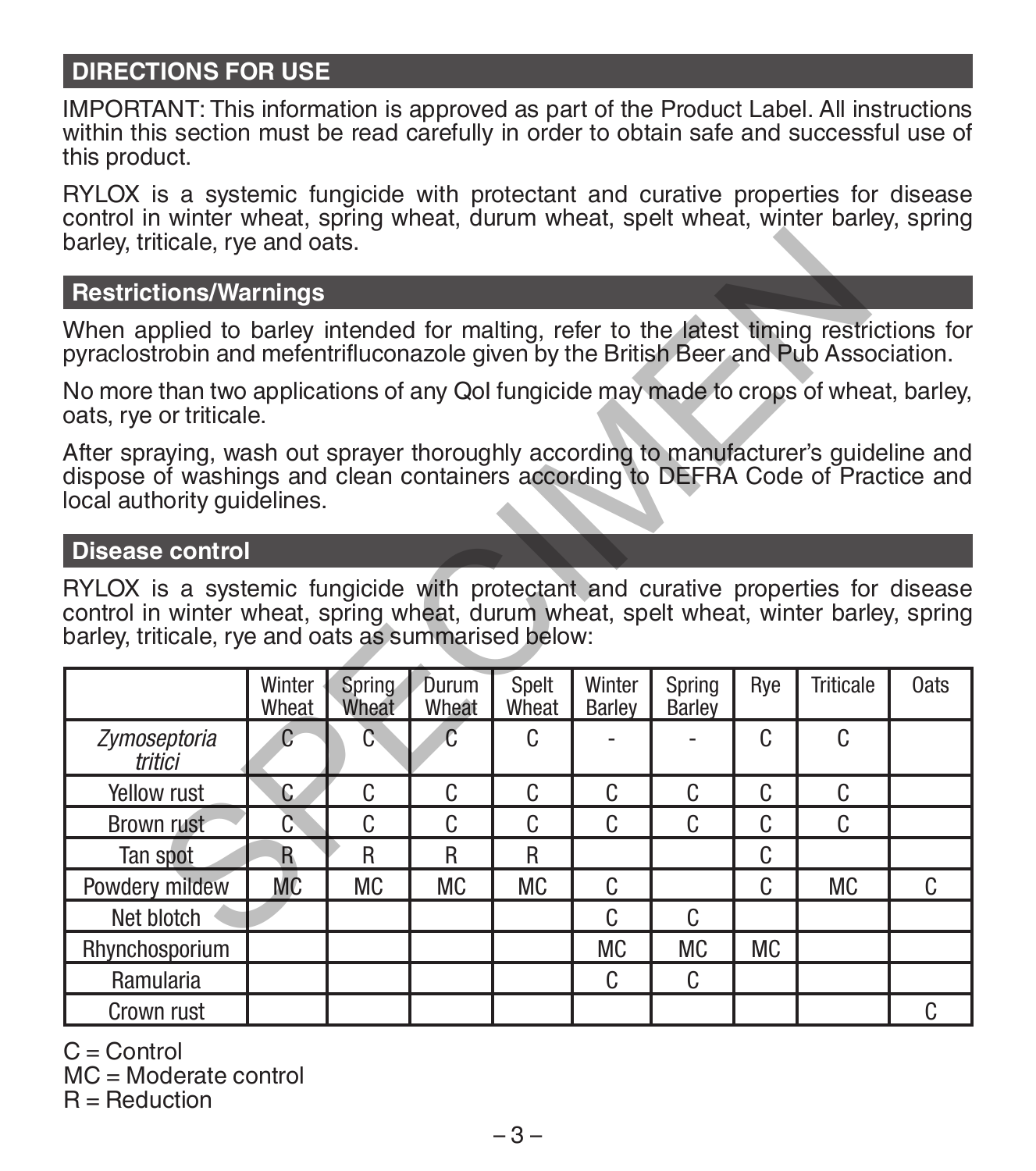# **GROUP 3 11 FUNGICIDES**

RYLOX should be used in accordance with the instructions for use for the target diseases at the specific growth stages indicated.

Use RYLOX as part of an Integrated Crop Management (ICM) strategy incorporating other methods of control, including where appropriate other fungicides with a different mode of action.

RYLOX should be used preventatively and should not be relied upon for its curative potential.

You must not apply more than two foliar applications of QoI containing products to any cereal crop.

There is a significant risk of widespread resistance occurring in *Zymoseptoria tritici* populations in the UK. Failure to follow resistance management action may result in reduced levels of disease control.

RYLOX contains mefentrifluconazole, a DMI fungicide. Resistance to some DMI fungicides has been identified in Septoria leaf blotch (*Zymoseptoria tritici*) which may seriously affect the performance of some products. For further advice on resistance management in DMIs contact your agronomist or specialist advisor and visit the FRAG-UK website.

To minimise the risk of resistance developing against *Zymoseptoria tritici*, RYLOX should be used in mixture with products from a different fungicide group to the triazoles or QoI at a dose that will give a robust control

There is a significant risk of widespread resistance occurring in *Ramulari collocyni* populations to a number of different modes of action. Repeated use of products containing the same mode of action are unlikely to provide effective control of this disease. For further information on the resistance status of Ramularia contact your agronomist or specialist advisor and visit the FRAG-UK website the best way of managing this disease. LOX as part of an integrated Crop Management (ICM) strategy incomparated with a<br>should be used preventatively and should not be relied upon for its<br>action.<br>About be used preventatively and should not be relied upon for its

### **Crop Specific Information**

RYLOX is a systemic fungicide with protectant properties for disease control in winter wheat, spring wheat, durum wheat, spelt wheat, winter barley, spring barley, rye, triticale and oats.

#### **Time of Application**

For best results apply RYLOX as a protectant treatment or at first sign of foliar disease attack. A maximum of two applications can be made up to and including flowering anthesis just complete GS 69) in wheat, barley, rye, triticale and oats.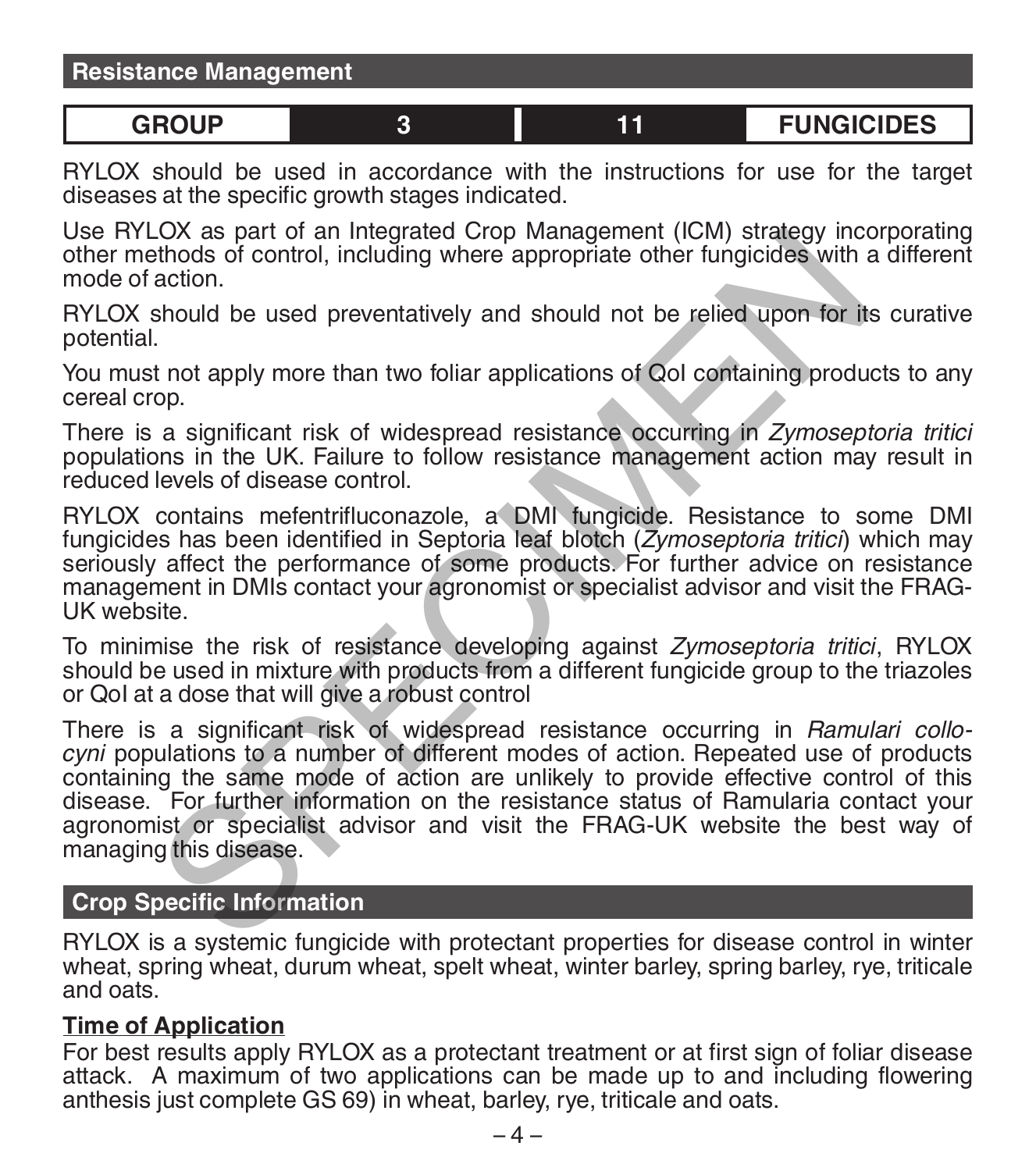# **Rate of Application**

Apply 1.5 litres RYLOX in a minimum of 100 litres of water per hectare.

# **Mixing and Application**

### **Mixing**

Apply as a MEDIUM spray, as defined by BCPC.

Half fill the spray tank with clean water and start the agitation. SHAKE THE CONTAINER WELL before use and pour in the required amount of product. Rinse any empty containers thoroughly and add rinsings to the spray tank. Add the remainder of the water and continue agitation until spraying is completed. is the pay tank with clean water and start the agitation. SHAKE THE CO<br>efore use and pour in the required amount of product. Rinse a<br>stratonoughly and add missings to the spay tank. Add the remains<br>of dominue agitation unt

When tank mixes are to be used, each product should be added separately to the spray tank, taking due note of any instructions given as to the order of mixing.

All tank mixes should be used immediately after mixing.

### **Application**

Apply as a MEDIUM spray, as defined by BCPC.

#### **Compatibility**

For details of compatibilities contact your distributor, local BASF representative, the BASF Technical Services Hotline: 0845 602 2553 or visit our website on: www.agriCentre.basf.co.uk:

# **COMPANY ADVISORY INFORMATION**

This section is not part of the Product Label under Regulation (EC) No 1107/2009 and provides additional advice on product use.

This section is not part of the product label under the Plant Protection Products Regulations (1995). It provides additional advice on product use at the discretion of the applicant

RYLOX is highly effective against Septoria and is specifically formulated to be used in high rust risk situations.

### **The following does not form part of the authorised label text.**

With many products there is a general risk of resistance developing to the active ingredients. For this reason a change in activity cannot be ruled out. It is generally impossible to predict with certainty how resistance may develop because there are so many crop and use connected ways of influencing this. We therefore have to exclude liability for damage or loss attributable to any such resistance that may develop. To help minimise any loss in activity the BASF recommended rate should in all events be adhered to.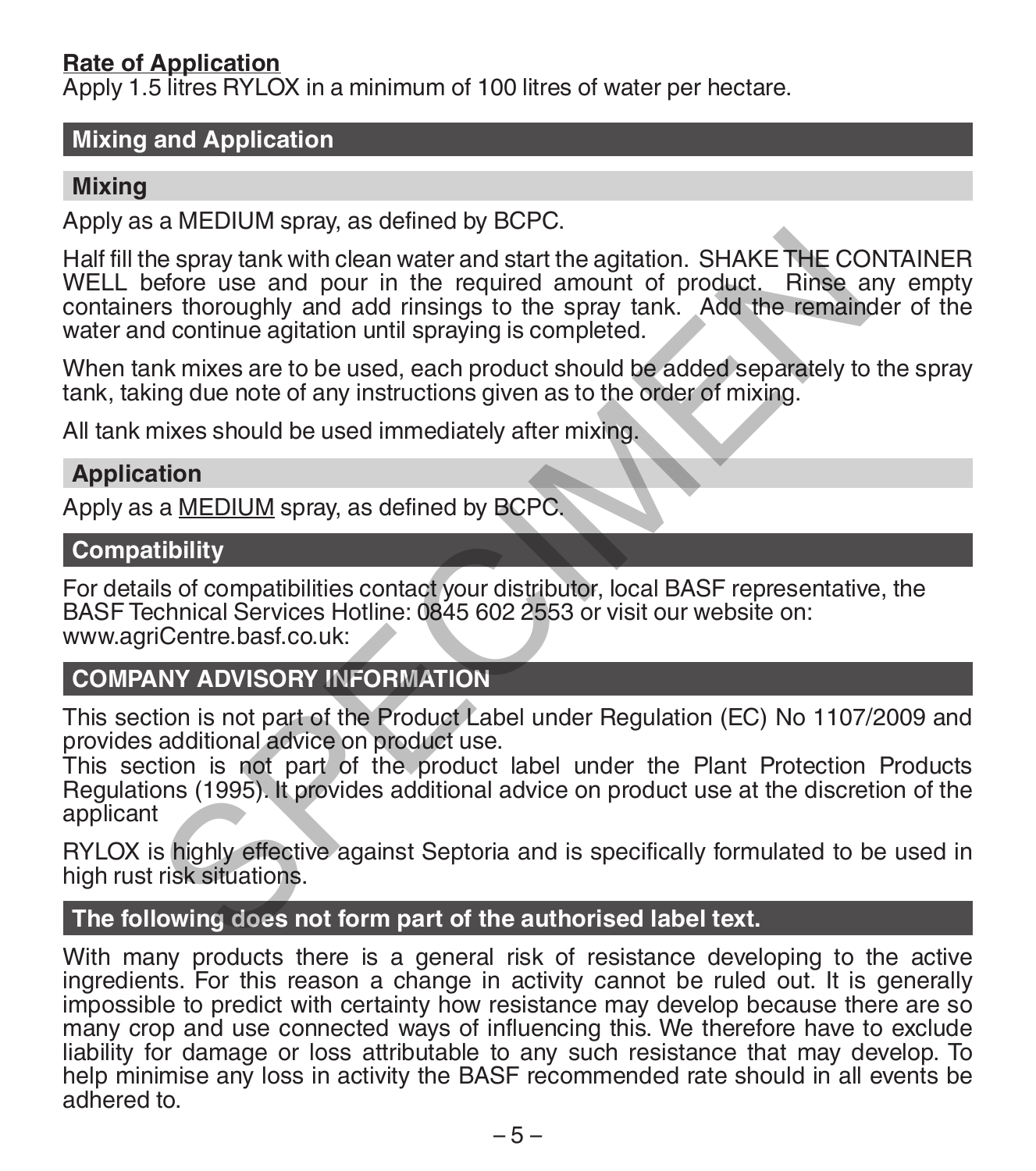Numerous, particularly regional or regionally attributable, factors can influence the activity of the product. Examples include weather and soil conditions, crop plant varieties, crop rotation, treatment times, application amounts, admixture with other products, appearance of organisms resistant to active ingredients and spraying techniques. Under particular conditions a change in activity or damage to plants cannot be ruled out. The manufacturer or supplier is therefore unable to accept any liability in such circumstances. All goods supplied by us are of high grade and we believe them to be suitable, but as we cannot exercise control over their mixing or use or the weather conditions during and after application, which may affect the performance of the material, all conditions and warranties, statutory or otherwise, as to the quality or fitness for any purpose of our goods are excluded and no responsibility will be accepted by us for any damage or injury whatsoever arising from their storage, handling, application or use; but nothing should be deemed to exclude or restrict any liability upon us which cannot be excluded or restricted under the provisions of the Unfair Contract Terms Act 1977 or any similar applicable law. Habie, but as we cannot exercise control over their mixing or use of the performance of our good are excluded and no responsibility will be accelered and conditions and warranties, statutory or otherwise, as to the quality

# **Section 6 of the Health and Safety at Work Act**

# **Additional Product Safety Information**

The product label provides information on a specific pesticidal use of the product; do not use otherwise, unless you have assessed any potential hazard involved, the safety measures required and that the particular use has "off-label" approval or is otherwise permitted under the Plant Protection Product Regulations (EC) No 1107/2009.

The information on this label is based on the best available information including data from test results.

### **Safety Data Sheet**

To access the Safety Data Sheet for this product scan the QR code or use the weblink below:



agricentre.basf.co.uk/Rylox/MSDS

Alternatively, contact your supplier.